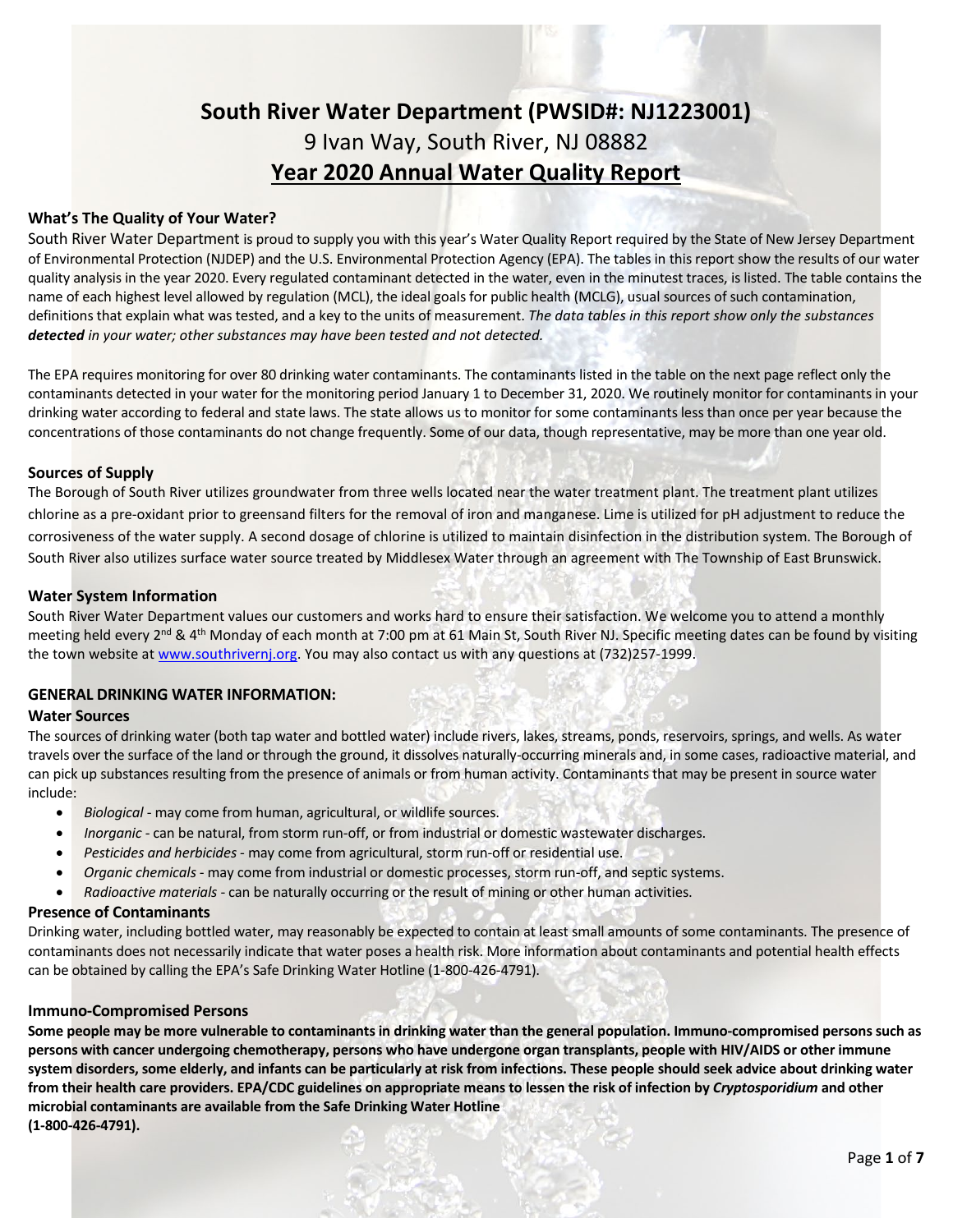# **SOUTH RIVER WATER DEPARTMENT WATER QUALITY TABLE**

| Contaminant                                                        | <b>MCL</b><br>Violation<br>Y/N | <b>Level Detected</b><br><b>South River Water</b><br><b>Department</b><br>NJ1223001                                       | <b>Level Detected</b><br><b>East Brunswick</b><br><b>Water Utility</b><br>NJ1204001                                                   | Unit of<br><b>Measure</b> | <b>MCL</b><br>(Highest<br>Level<br>Allowed) | <b>MCLG</b><br>(Goal) | <b>Potential Source</b>                                                                                         |  |  |  |  |  |
|--------------------------------------------------------------------|--------------------------------|---------------------------------------------------------------------------------------------------------------------------|---------------------------------------------------------------------------------------------------------------------------------------|---------------------------|---------------------------------------------|-----------------------|-----------------------------------------------------------------------------------------------------------------|--|--|--|--|--|
| <b>Total Coliform</b>                                              | $\mathsf{N}$                   | 1 positive $(+)$                                                                                                          | 1 positive $(+)$                                                                                                                      | Absent                    | 0                                           | 0                     | Leaking septic system,                                                                                          |  |  |  |  |  |
| <b>Results Year:</b><br>2020                                       |                                | 198 samples                                                                                                               | 631 samples                                                                                                                           | or<br>Present             |                                             |                       | runoff from streams                                                                                             |  |  |  |  |  |
| Lead<br><b>Results Year:</b><br>2020                               | $\mathsf{N}$                   | 90 <sup>th</sup> percentile:<br>0 ppb<br>Low: $<$ 1 ppb<br>High: 558 ppb<br>1 sample exceeded<br>the Action Limit         | 90 <sup>th</sup> percentile:<br>$0.6$ ppb<br>Low: $< 0.9$ ppb<br>High: 24.6 ppb<br>1 sample<br>exceeded the<br><b>Action Limit</b>    | ppb                       | 15<br>(Action<br>Limit)                     | $\mathbf 0$           | Corrosion of household<br>plumbing systems, erosion of<br>natural deposits                                      |  |  |  |  |  |
| Copper<br><b>Results Year:</b><br>2020                             | $\mathsf{N}$                   | 90 <sup>th</sup> percentile:<br>0.289 ppm<br>Low: < 0.05 ppm<br>High: 0.373 ppm<br>0 samples exceeded<br>the Action Limit | 90 <sup>th</sup> percentile:<br>0.206 ppm<br>Low: < 0.0226 ppm<br>High: 0.257 ppm<br>0 samples<br>exceeded the<br><b>Action Limit</b> | ppm                       | 1.3<br>(Action<br>Limit)                    | 1.3                   | Corrosion of household<br>plumbing                                                                              |  |  |  |  |  |
| <b>Nitrate</b><br><b>Results Year:</b><br>2020                     | $\mathsf{N}$                   | 1.4<br>1 sample                                                                                                           | N/A                                                                                                                                   | ppm                       | 10                                          | 10                    | Runoff from fertilizer use;<br>leaching from septic tanks;<br>erosion of natural deposits                       |  |  |  |  |  |
| <b>THM Stage 2</b><br><b>Results Year:</b><br>2020                 | $\overline{N}$                 | Range: 38-59<br>Average LRAA: 49                                                                                          | Range: 29-51<br>Average LRAA: 42                                                                                                      | ppb                       | 80                                          | N/A                   | <b>Disinfectant Byproducts</b>                                                                                  |  |  |  |  |  |
| <b>HAA5 Stage 2</b><br><b>Results Year:</b><br>2020                | $\mathsf{N}$                   | Range: 3-33<br>Average LRAA: 23                                                                                           | Range: 27-36<br>Average LRAA: 32                                                                                                      | ppb                       | 60                                          | N/A                   | <b>Disinfectant Byproducts</b>                                                                                  |  |  |  |  |  |
| <b>Chlorine</b><br><b>Residual</b><br><b>Results Year:</b><br>2020 | $\mathsf{N}$                   | Range: ND-1.95<br>Average: 0.37                                                                                           | Range: 0.04-1.62<br>Average: 0.7                                                                                                      | ppm                       | 4                                           | $\overline{4}$        | Water additive used to<br>control microbes                                                                      |  |  |  |  |  |
| <b>Barium</b><br>Results Year:<br>2020                             | $\mathsf{N}$                   | 0.05<br>1 sample                                                                                                          | N/A                                                                                                                                   | ppm                       | $\overline{2}$                              | $\overline{2}$        | Discharge of drilling wastes;<br>discharge from metal<br>refineries;<br>erosion of natural deposits             |  |  |  |  |  |
| Chromium<br><b>Results Year:</b><br>2020                           | $\mathsf{N}$                   | 0.75<br>1 sample                                                                                                          | N/A                                                                                                                                   | ppb                       | 100                                         | 100                   | Discharge from steel and pulp<br>mills; erosion of natural<br>deposits                                          |  |  |  |  |  |
| <b>Nickel</b><br>Results Year:<br>2020                             | $\mathsf{N}$                   | 3.3<br>1 sample                                                                                                           | N/A                                                                                                                                   | ppb                       | 100                                         | 100                   | Erosion of natural deposits;<br>found in Earth's crust                                                          |  |  |  |  |  |
| <b>PFNA</b><br><b>Test Results</b><br>Year: 2020                   | $\mathsf{N}$                   | <b>ND</b><br>3 Samples                                                                                                    | 0.75<br>1 Sample                                                                                                                      | ppt                       | 13                                          | N/A                   | Discharge from industrial<br>chemical factories                                                                 |  |  |  |  |  |
| <b>PFOA</b><br><b>Test Results</b><br>Year: 2020                   | $\mathsf{N}$                   | <b>ND</b><br>3 Samples                                                                                                    | 3.6<br>1 Sample                                                                                                                       | ppt                       | 14                                          | N/A                   | Discharge from industrial,<br>chemical, and manufacturing<br>factories, release of aqueous<br>film forming foam |  |  |  |  |  |
| <b>PFOS</b><br><b>Test Results</b><br>Year: 2020                   | ${\sf N}$                      | <b>ND</b><br>3 Samples                                                                                                    | 3.1<br>1 Sample                                                                                                                       | ppt                       | 13                                          | N/A                   | Discharge from industrial,<br>chemical factories, release of<br>aqueous film forming foam                       |  |  |  |  |  |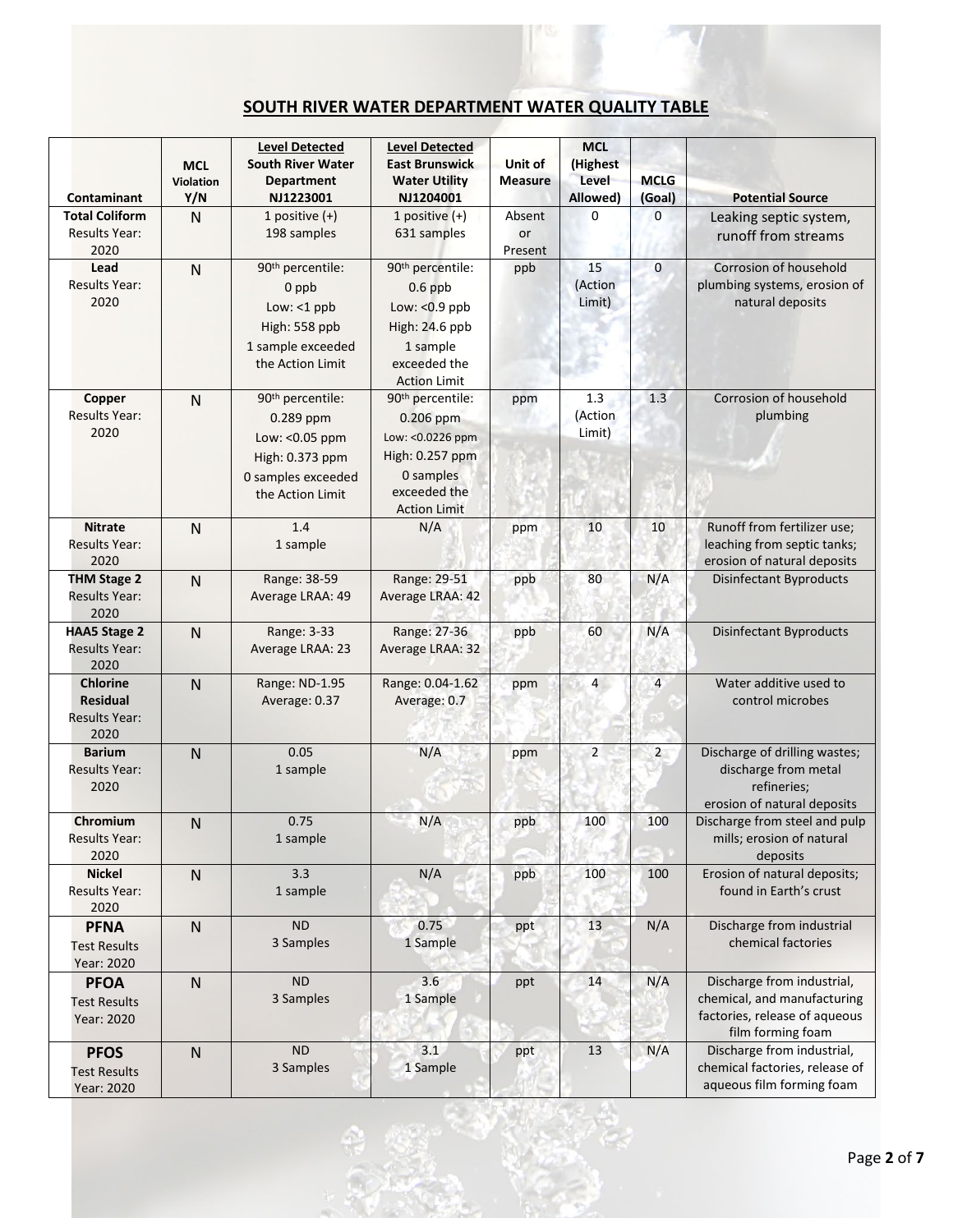# **Secondary Contaminants**

| Contaminant                   | <b>Level Detected</b><br><b>South River Water</b><br><b>Department</b><br>NJ1223001 | <b>Level Detected</b><br><b>East Brunswick Water</b><br><b>Utility</b><br>NJ1204001 | Unit of<br><b>Measure</b> | <b>RUL</b> | <b>Potential Source</b>    |
|-------------------------------|-------------------------------------------------------------------------------------|-------------------------------------------------------------------------------------|---------------------------|------------|----------------------------|
| <b>Aluminum</b>               | 0.01                                                                                | N/A                                                                                 | ppm                       | 0.2        | <b>Naturally Occurring</b> |
| Results Year: 2020            | 1 sample                                                                            |                                                                                     |                           |            |                            |
| <b>Chloride</b>               | 53                                                                                  | N/A                                                                                 | ppm                       | 250        | <b>Naturally Occurring</b> |
| Results Year: 2020            | 1 sample                                                                            |                                                                                     |                           |            |                            |
| <b>Hardness</b>               | 136                                                                                 | N/A                                                                                 | ppm                       | 250        | <b>Naturally Occurring</b> |
| Results Year: 2020            | 1 sample                                                                            |                                                                                     |                           |            |                            |
| Sodium                        | 25                                                                                  | N/A                                                                                 | ppm                       | 50         | <b>Naturally Occurring</b> |
| Results Year: 2020            | 1 sample                                                                            |                                                                                     |                           |            |                            |
| <b>Sulfate</b>                | 34                                                                                  | N/A                                                                                 | ppm                       | 250        | <b>Naturally Occurring</b> |
| Results Year: 2020            | 1 sample                                                                            |                                                                                     |                           |            |                            |
| <b>Total Dissolved Solids</b> | 305                                                                                 | N/A                                                                                 | ppm                       | 500        | <b>Naturally Occurring</b> |
| Results Year: 2020            | 1 sample                                                                            |                                                                                     |                           |            |                            |
| <b>Manganese</b>              | 0.006                                                                               | N/A                                                                                 | ppm                       | 0.05       | <b>Naturally Occurring</b> |
| Results Year: 2020            | 1 sample                                                                            |                                                                                     |                           |            |                            |
| <b>Zinc</b>                   | 0.01                                                                                | N/A                                                                                 | ppm                       | 5          | <b>Naturally Occurring</b> |
| Results Year: 2020            | 1 sample                                                                            |                                                                                     |                           |            |                            |

# **How to read this report:**

| Word, Acronym,        | <b>Definition</b>                                                                                                                                                                                                                                       |
|-----------------------|---------------------------------------------------------------------------------------------------------------------------------------------------------------------------------------------------------------------------------------------------------|
| <b>Symbol or Note</b> |                                                                                                                                                                                                                                                         |
| Y/N                   | Yes/No                                                                                                                                                                                                                                                  |
| AL                    | Action Level. The concentration of a contaminant, which, if exceeded, triggers a<br>treatment or other requirements, which a water system must follow.                                                                                                  |
| <b>CDC</b>            | <b>Centers for Disease Control</b>                                                                                                                                                                                                                      |
| <b>EPA</b>            | United States Environmental Protection Agency.                                                                                                                                                                                                          |
| <b>LRAA</b>           | <b>Locational Running Annual Average</b>                                                                                                                                                                                                                |
| <b>MCL</b>            | Maximum Contaminant Level. The highest level of a contaminant that is allowed in<br>drinking water. MCLs are set as close to the MCLGs as feasible using the best available<br>treatment technology.                                                    |
| <b>MCLG</b>           | Maximum Contaminant Level Goal. The level of a contaminant in drinking water below<br>which there is no known or expected risk to health. MCLGs allow for a margin of safety.                                                                           |
| <b>MRDL</b>           | Maximum Residual Disinfectant Level - The highest level of a disinfectant allowed in<br>drinking water.                                                                                                                                                 |
| <b>MRDLG</b>          | Maximum Residual Disinfectant Level Goal - The level of a drinking water disinfectant<br>below which there is no known or expected risk to health. MRDLGs do not reflect the<br>benefits of the use of disinfectants to control microbial contaminants. |
| N/A                   | Not applicable                                                                                                                                                                                                                                          |
| <b>NJDEP</b>          | New Jersey Department of Environmental Protection                                                                                                                                                                                                       |
| <b>ND</b>             | Not detected                                                                                                                                                                                                                                            |
| ppb                   | Parts per billion. Means 1 part per 1,000,000,000 (same as micrograms per liter) and<br>correspond to 1 penny in \$10 million.                                                                                                                          |
| ppm                   | Parts per million. Means 1 part per 1,000,000 parts (same as milligrams per liter) and<br>corresponds to 1 penny in \$10,000.                                                                                                                           |
| ppt                   | Parts per trillion. Means 1 part per 1000,000,000,000 parts (same as nanograms per<br>liter) and corresponds to 1 penny in \$10 billion.                                                                                                                |
| <b>RAA</b>            | <b>Running Annual Average</b>                                                                                                                                                                                                                           |
| <b>RUL</b>            | <b>Recommended Upper Limit</b>                                                                                                                                                                                                                          |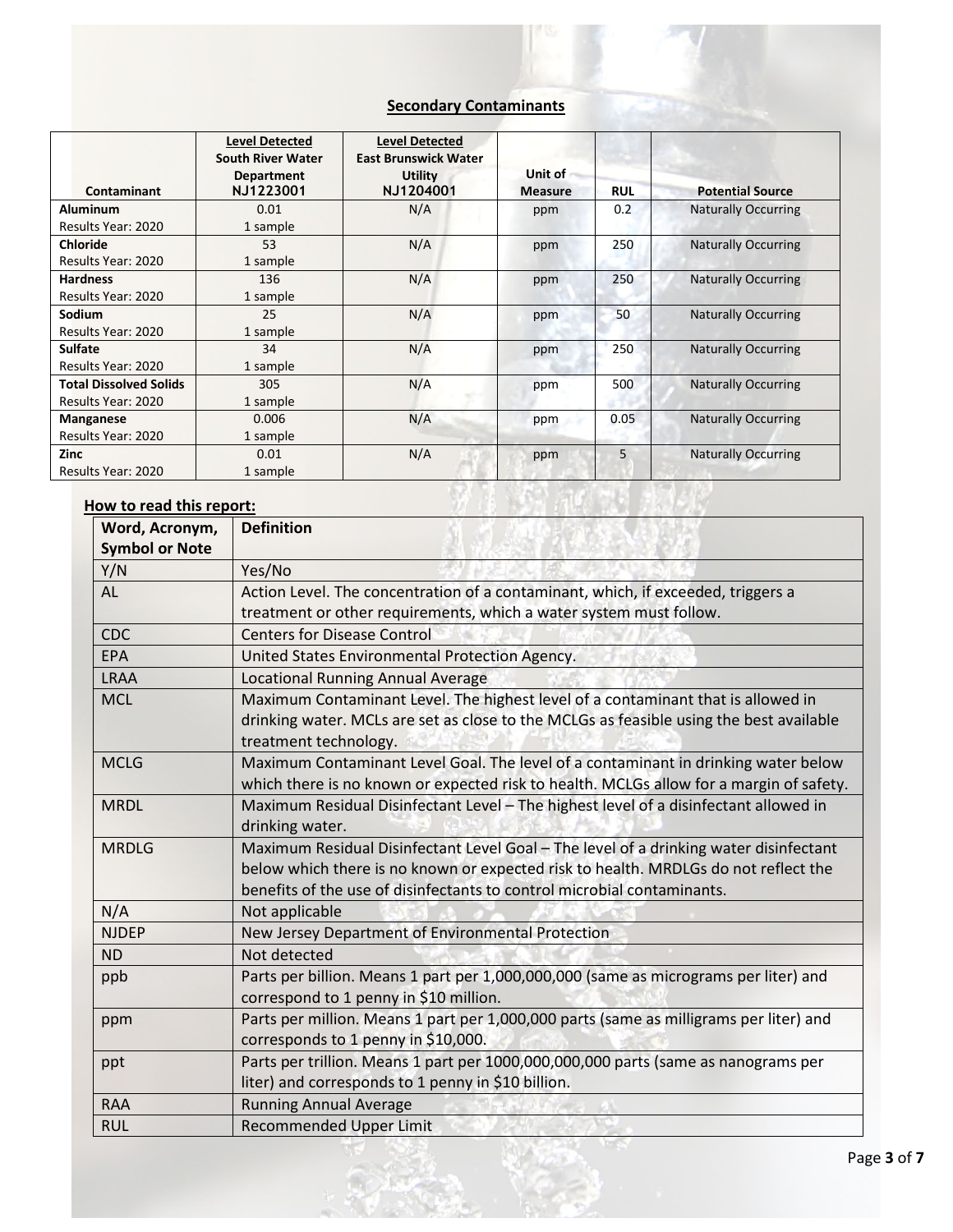# **Health Effects of Detected Contaminants:**

**Aluminum:** Large aluminum intake may be connected with nerve damage. Particularly people with kidney damage are susceptible to aluminum toxicity and there is a risk of allergies. A correlation between aluminum uptake and an increased number of Alzheimer cases is suspected. Increased aluminum intake may also cause osteomalacia.

**Barium:** Barium is a naturally occurring ore used in a variety of manufactured goods. The EPA has found that in some people, short exposure to Barium in exceedance of the MCL can cause gastrointestinal disturbances and muscle weakness. Long term exposure to barium at levels above the MCL may cause high blood pressure.

**Chloride:** Chloride occurs naturally in water and is monitored as a secondary contaminant. Secondary contaminants are aesthetic (taste and odor) rather than health risks; however, in high concentrations sulfate can cause diarrhea in some people.

**Chlorine:** Some people who use water containing chlorine well in excess of the MRDL could experience irritating effects to their eyes and nose. Some people who drink water containing chlorine well in excess of the MRDL could experience stomach discomfort.

**Chromium:** Some people who use water containing chromium well in excess of the MCL over many years could experience allergic dermatitis.

**Coliform Bacteria/E-Coli:** Coliform Bacteria are common in the environment and are generally not harmful. The presence of these bacteria in drinking water is usually the result of a problem with the treatment system or the pipes that distribute the water and indicates that the water may be contaminated with germs that may cause disease.

**Copper:** Copper is an essential nutrient, but some people who drink water that contains copper in excess of the action level over a relatively short amount of time could experience gastrointestinal distress. Some people who drink water that contains copper in excess of the action level over many years could suffer liver or kidney damage. People with Wilsons Disease should consult their personal doctor.

**Haloacetic Acids**: Some people who drink water containing haloacetic acids in excess of the MCL over many years may have an increased risk of getting cancer.

**Hardness**: Water hardness is the traditional measure of the capacity of water to react with soap and producing lather. Hard water often produces a noticeable deposit of precipitate (e.g. insoluble metals, soaps or salts) in containers, including "bathtub ring".

# **Lead**

If present, elevated levels of lead can cause serious health problems, especially for pregnant women and young children. Lead in drinking water is primarily from materials and components associated with service lines and home plumbing. South River Water is responsible for providing high quality drinking water but cannot control the variety of materials used in plumbing components. When your water has been sitting for several hours, you can minimize the potential for lead exposure by flushing your tap for 30 second to 2 minutes before using water for drinking and cooking. If you are concerned about lead in your water, you may wish to have your water tested. Information on lead in drinking water, testing methods, and steps you can take to minimize exposure is available from the Safe Drinking Water hotline or at http:www.epa.gov/safewater/lead.

**Manganese:** The recommended upper limit for manganese is based on staining of laundry. Manganese is an essential nutrient, and toxicity is not expected from levels which would be encountered in drinking water.

**Nickel:** Some people who drink water containing nickel in excess of the MCL over many years may experience liver effects.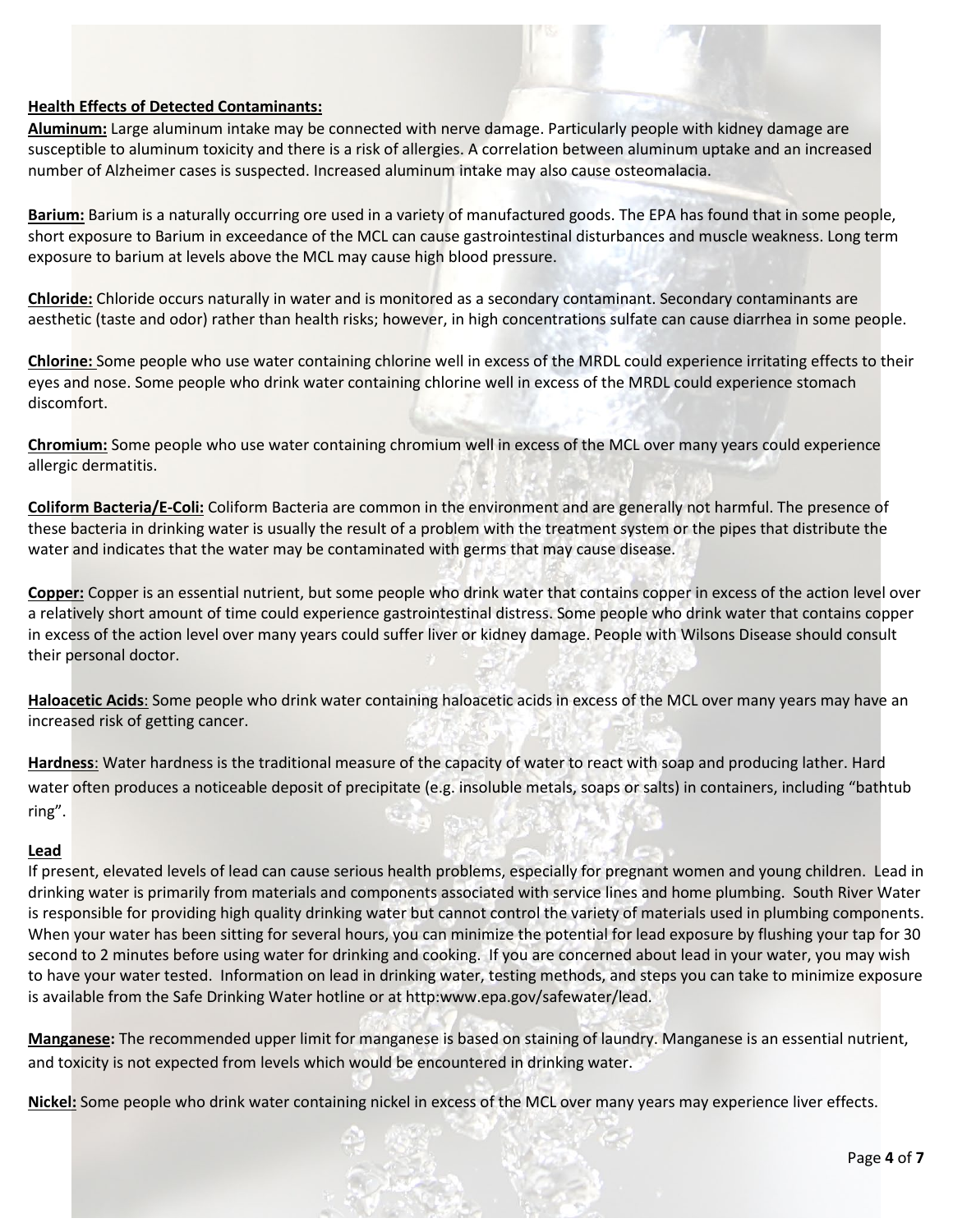**Nitrate:** Nitrate in drinking water at levels above 10 ppm is a health risk for infants of less than six months of age. High nitrate levels in drinking water can cause blue baby syndrome. Nitrate levels may rise quickly for short periods of time because of rainfall or agricultural activity. If you are caring for an infant, you should ask for advice from your health care provider.

**PFNA (Perfluorononanoic Acid)**: Some people who drink water containing perfluorononanoic acid in excess of the MCL over many years could experience problems with their liver, kidneys, immune system; or in males, reproductive system. For females, drinking water containing PFNA in excess of the MCL over many years may cause developmental delays in a fetus and/or an infant.

**PFOA (Perfluorooctanoic Acid)**: Some people who drink water containing perfluorooctanoic acid in excess of the MCL over many years could experience problems with their blood serum cholesterol levels, liver, kidney, immune system, or, in males, reproductive system. Drinking water containing perfluorooctanoic acid in excess of the MCL over many years may also increase the risk of testicular and kidney cancer. For females, drinking water containing perfluorooctanoic acid in excess of the MCL over many years may cause developmental delays in a fetus and/or an infant.

**PFOS (Perfluorooctanesulfonic Acid)**: Some people who drink water containing perfluorooctanesulfonic acid in excess of the MCL over many years could experience problems with their immune system, kidney, liver, or endocrine system. For females, drinking water containing perfluorooctanesulfonic acid in excess of the MCL over many years may cause developmental effects and problems with the immune system, liver, or endocrine system in a fetus and/or an infant. Some of these developmental effects can persist through childhood.

**Secondary Contaminant:** These parameters do not have an impact on health. Secondary Contaminants affect aesthetic qualities such as odor, taste or appearance. Secondary standards are recommendations, not mandates.

### **Sodium**

We exceeded the secondary Recommended Upper Limit for Sodium. For healthy individuals, the sodium intake from water is not important, because a much greater intake of sodium takes place from salt in the diet. However, sodium levels above the Recommended Upper Limit (RUL) may be of concern to individuals on a sodium restricted diet.

**Sulfate:** Sulfate occurs naturally in water and is monitored as a secondary contaminant. Secondary contaminants are aesthetic (taste and odor) rather than health risks; however, in high concentrations sulfate can cause Diarrhea in some people.

**THMs (Trihalomethanes):** Some people who drink water containing trihalomethanes in excess of the MCL over many years may experience problems with their liver, kidneys, or central nervous systems, and may have an increased risk of getting cancer.

**Total Dissolved Solids:** (TDS) in drinking water is not a health hazard. The recommended upper limit has been established based on the aesthetic properties of water. Water high in TDS may taste salty or brackish. High TDS may also indicate that other ions naturally present in water may be above established regulatory levels.

**Zinc:** Although humans can handle large amounts of zinc, too much can cause problems such as stomach cramps, skin irritations, vomiting, nausea, and anemia. Very high levels of zinc can damage the pancreas, upset protein metabolism and can also cause arteriosclerosis.

# **Violations**

Our water system received one (1) violation in 2020 for late submittal to the New Jersey Department of Environmental Protection (NJDEP) of our chlorine residual results for the month of February. We will make every effort going forward for more timely submission of our compliance data.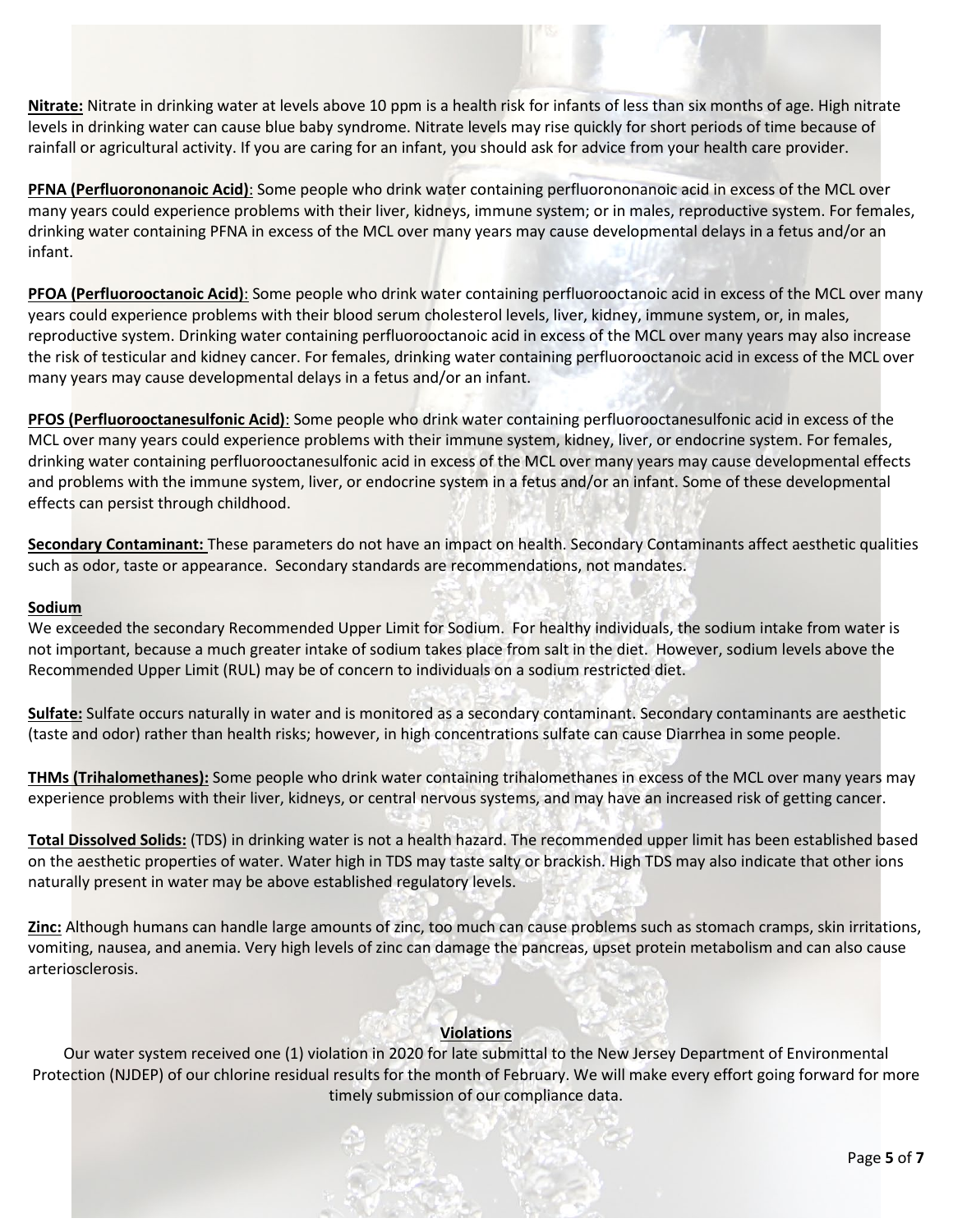

### **Source Water Assessment**

The New Jersey Department of Environmental Protection (NJDEP) has completed and issued the Source Water Protection Report and Summary for this public water system, which is available at www.nj.gov/dep/watersupply/swap/creport.htm or by contacting the NJDEP, Bureau of Safe Drinking Water at 609-292-5550.

The table below illustrates the susceptibility rating for each individual source for each of the contaminant categories at this water system. For susceptibility ratings of purchased water, refer to the specific water system's source water assessment report. NJDEP considered all surface water highly susceptible to pathogens. For the purpose of the Source Water Assessment Program, radionuclides are more of a concern for ground water than surface water. If the system is rated highly susceptible for a contaminant category, it does not mean that a customer is or will be consuming contaminated drinking water. The rating reflects the potential for contamination of source water, not the existence of contamination. Public water systems are required to monitor for regulated contaminants and to install treatment if any contaminants are detected at frequencies and concentrations above allowable levels. As a result of the assessments, NJDEP may customize (change existing) monitoring schedules based on the susceptibility ratings. If you have questions regarding the source water assessment report or summary, please contact the Bureau of Safe Drinking Water at 609-252-5550.

|                | Pathogens |   | <b>Nutrients</b> |   | <b>Pesticides</b> |  | <b>Volatile</b><br>Organic<br><b>Compounds</b> |   |  | Inorganics |   |  | Radio-<br>nuclides |   |  |   | Radon |  | <b>Disinfection</b><br><b>Byproduct</b><br><b>Precursors</b> |    |  |   |   |  |
|----------------|-----------|---|------------------|---|-------------------|--|------------------------------------------------|---|--|------------|---|--|--------------------|---|--|---|-------|--|--------------------------------------------------------------|----|--|---|---|--|
| <b>Sources</b> | н         | M |                  | н | M                 |  | Н                                              | M |  | Н          | M |  | н                  | M |  | Н | M     |  | н                                                            | M  |  | н | M |  |
| Wells - 4      |           |   |                  | 4 |                   |  |                                                |   |  | "          |   |  | $\bf{a}$           |   |  | 4 |       |  |                                                              | ,, |  |   | 4 |  |

Susceptibility ratings for a public water system are based on the potential for a contaminant to be:

- At or above 50% of the Drinking Water Standard (MCL) = **(H) High**
- Between 10 and 50% of the Drinking Water Standard (MCL) = **(M) Medium**
- Less than 10% of the Drinking Water Standard (MCL) = **(L) Low**

# **Definitions:**

**Pathogens:** Disease-causing organisms such as bacteria and viruses. Common sources are animal and human fecal wastes.

**Nutrients:** Compounds, minerals and elements that aid growth, and are both naturally occurring and man-made. Examples include nitrogen and phosphorus.

**Volatile Organic Compounds (VOCs):** Man-made chemicals used as solvents, degreasers, and gasoline components. Examples include benzene, methyl tertiary butyl ether (MTBE), and vinyl chloride.

**Pesticides:** Man-made chemicals used to control pests, weeds and fungus. Common sources include land application and manufacturing centers of pesticides. Examples include herbicides such as atrazine, and insecticides such as chlordane.

**Inorganics:** Mineral-based compounds that are both naturally occurring and man-made. Examples include arsenic, asbestos, copper, lead, and nitrate.

**Radionuclides:** Radioactive substances that are both naturally occurring and man-made. Examples include radium and uranium.

**Radon:** Colorless, odorless, cancer-causing gas that occurs naturally in the environment. For more information go to [http://www.nj.gov/dep/rpp/radon/index.htm](http://www.nj.gov/dep/rpp/radon/index.htm%20or%20call%20800-648-0394) or call 800-648-0394.